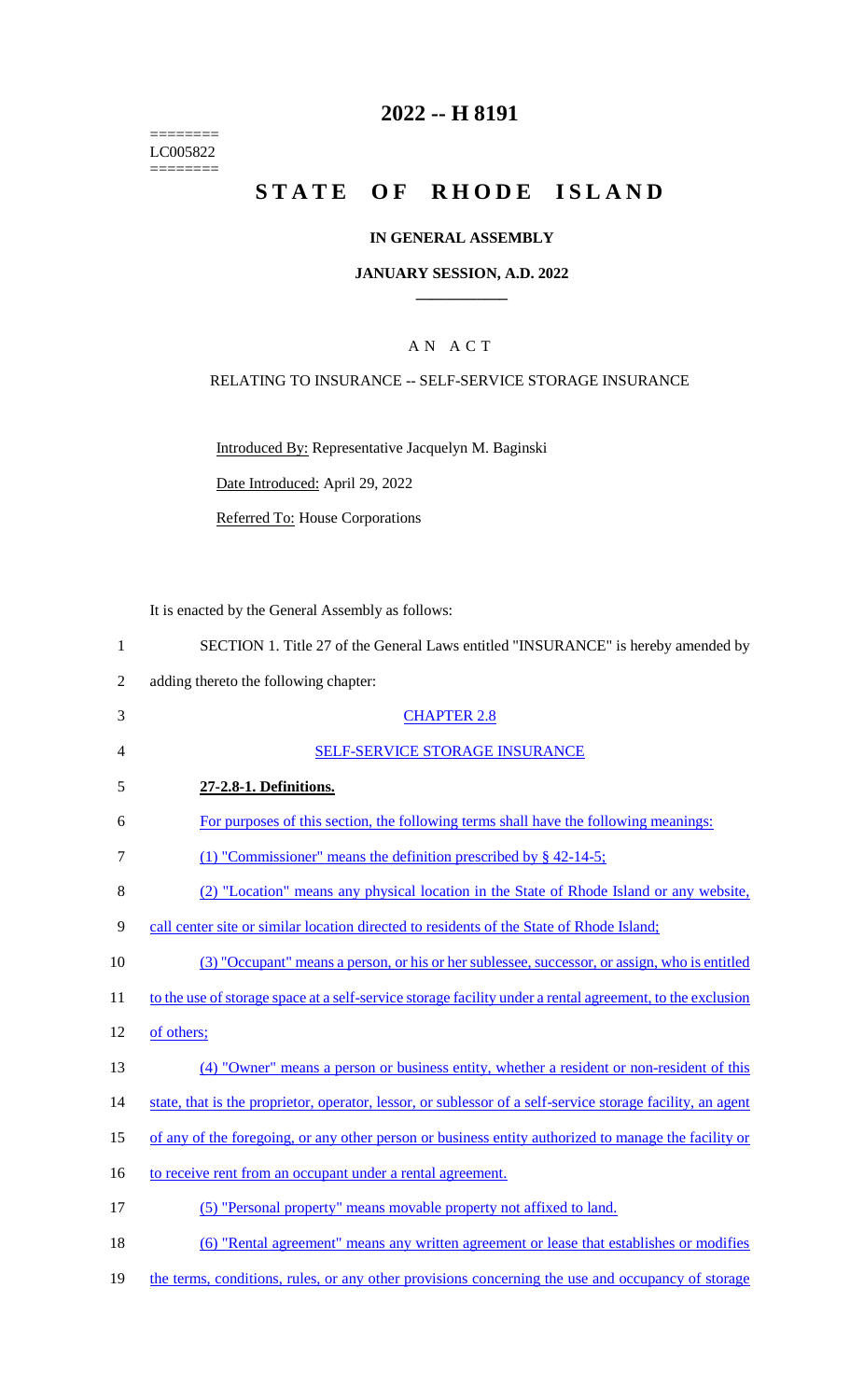1 space at a self-service storage facility.

| $\mathbf{2}$ | (7) "Self-service storage facility" means any real property designed and used for the                   |
|--------------|---------------------------------------------------------------------------------------------------------|
| 3            | purpose of renting or leasing individual storage space to occupants who are to have access to the       |
| 4            | space for the purpose of storing and removing personal property.                                        |
| 5            | (8) "Self-service storage insurance" means personal property insurance offered in                       |
| 6            | connection with and incidental to the rental of storage space at a self-service storage facility and    |
| $\tau$       | which provides coverage to occupants for the loss of or damage to personal property occurring at        |
| $8\,$        | the facility or when the property is in transit to or from the facility during the period of the rental |
| 9            | agreement.                                                                                              |
| 10           | (9) "Supervising entity" means a business entity that is a licensed insurer or insurance                |
| 11           | producer that is authorized by an insurer to supervise the administration of a self-service storage     |
| 12           | insurance program.                                                                                      |
| 13           | 27-2.8-2. Licensure exemption for owners.                                                               |
| 14           | (a) An owner and its authorized representatives and employees may sell, solicit, and offer              |
| 15           | self-service storage insurance coverage without obtaining an insurance producer license provided        |
| 16           | that the requirements of this chapter are met.                                                          |
| 17           | (b) The supervising entity shall maintain a registry of owner locations at which self-service           |
| 18           | storage insurance is sold, solicited, or offered in this state. Upon request by the commissioner and    |
| 19           | with ten (10) days' notice to the supervising entity, the registry shall be open to inspection and      |
| 20           | examination by the commissioner during regular business hours of the supervising entity.                |
| 21           | 27-2.8-3. Requirements for sale of self-service storage insurance.                                      |
| 22           | (a) At every location where self-service storage insurance is offered to occupants,                     |
| 23           | brochures or other written or electronic materials must be made available which:                        |
| 24           | (1) Disclose that self-service storage insurance may provide a duplication of coverage                  |
| 25           | already provided by a homeowner's insurance policy, renter's insurance policy or other source of        |
| 26           | coverage;                                                                                               |
| 27           | (2) State that the enrollment in the self-service storage insurance program offered by the              |
| 28           | owner is not required in order to lease storage space at the self-service storage facility;             |
| 29           | (3) Provide the actual terms of the insurance coverage, or summarize the material terms of              |
| 30           | the insurance coverage, including:                                                                      |
| 31           | (i) The identity of the insurer;                                                                        |
| 32           | (ii) The identity of the supervising entity;                                                            |
| 33           | (iii) The amount of any applicable deductible and how it is to be paid;                                 |
| 34           | (iv) Benefits of the coverage; and                                                                      |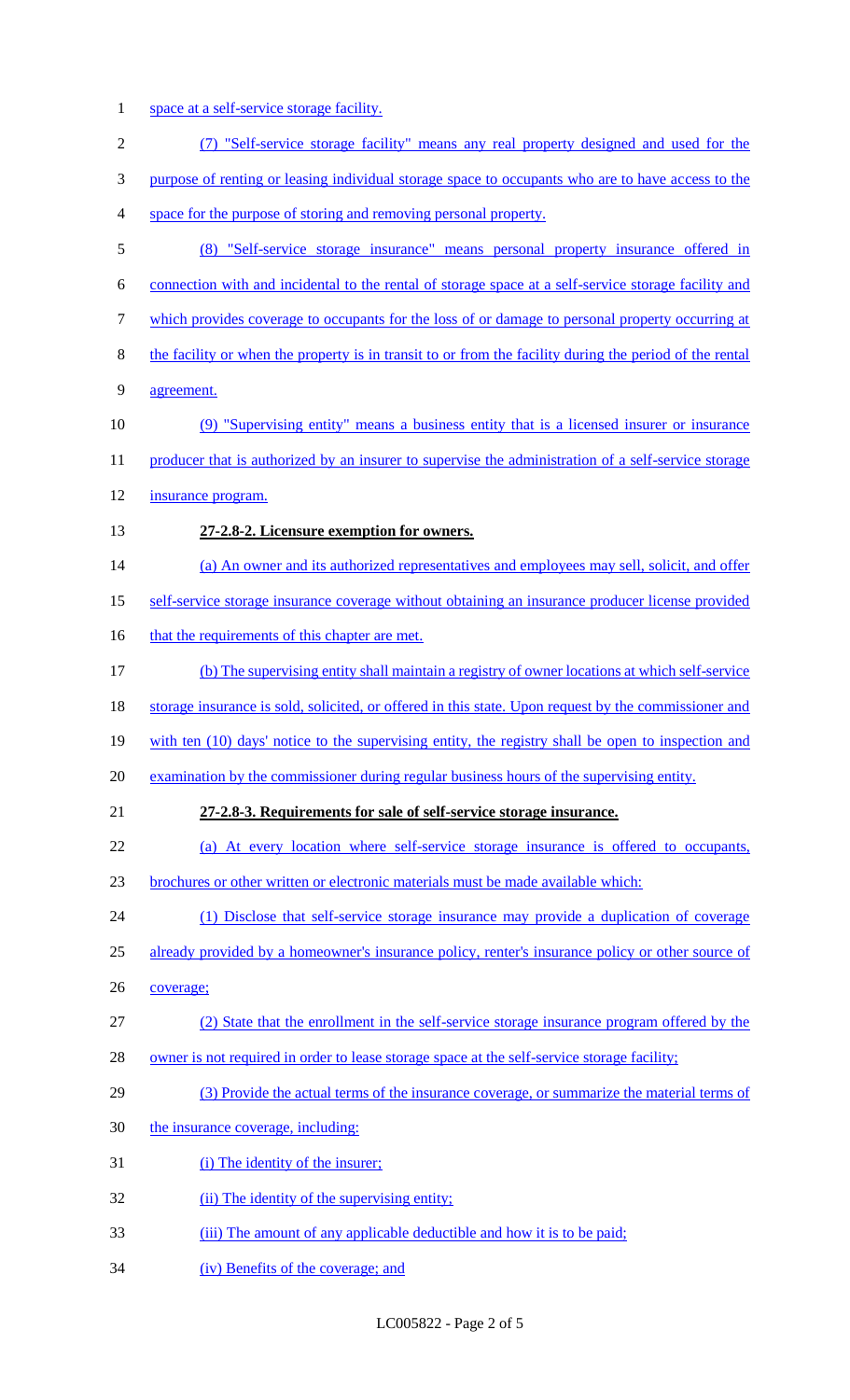(v) Key terms and conditions of coverage. (4) Summarize the process for filing a claim; and (5) State that an occupant may cancel enrollment for self-service storage insurance coverage at any time and the person paying the premium shall receive a refund of any applicable unearned premium. (b) Self-service storage insurance may be provided under a commercial, corporate, group, 7 or master policy. **27-2.8-4. Authority of owners.** (a) The employees and authorized representatives of owners may sell, solicit, and offer 10 self-service storage insurance and shall not be subject to licensure as an insurance producer under 11 this title provided that: (1) The insurer issuing the self-service storage insurance either directly supervises or 13 appoints a supervising entity to supervise the administration of the program including development 14 and implementation of a training program for employees and authorized representatives of the owners who are directly engaged in the activity of selling, soliciting, or offering self-service storage 16 insurance. The training required by this subsection shall comply with the following: (i) The training shall be delivered to employees and authorized representatives of owners 18 who are directly engaged in the activity of selling, soliciting, or offering self-service storage 19 insurance; (ii) The training may be provided in electronic form. The supervising entity shall implement a system to monitor whether the electronic training has been taken by all relevant 22 employees; and (iii) Each employee and authorized representative shall receive basic instruction about the 24 self-service storage insurance offered and the disclosures required under § 27-2.8-3(a). (2) No employee or authorized representative of an owner shall advertise, represent or 26 otherwise hold himself or herself out as a licensed insurance producer, unless so licensed. (b) Notwithstanding any other provision of law, employees or authorized representatives of an owner shall not be compensated based primarily on the number of occupants enrolled for self- service storage insurance coverage but may receive compensation for self-service storage insurance which is incidental to their overall compensation. (c) The charges for self-service storage insurance coverage may be billed and collected by 32 the owner. Any charge for the self-service storage insurance coverage that is not included in the cost associated with the lease of storage space at the self-service storage facility shall be separately itemized on the occupant's bill. If the self-service storage insurance coverage is included in the cost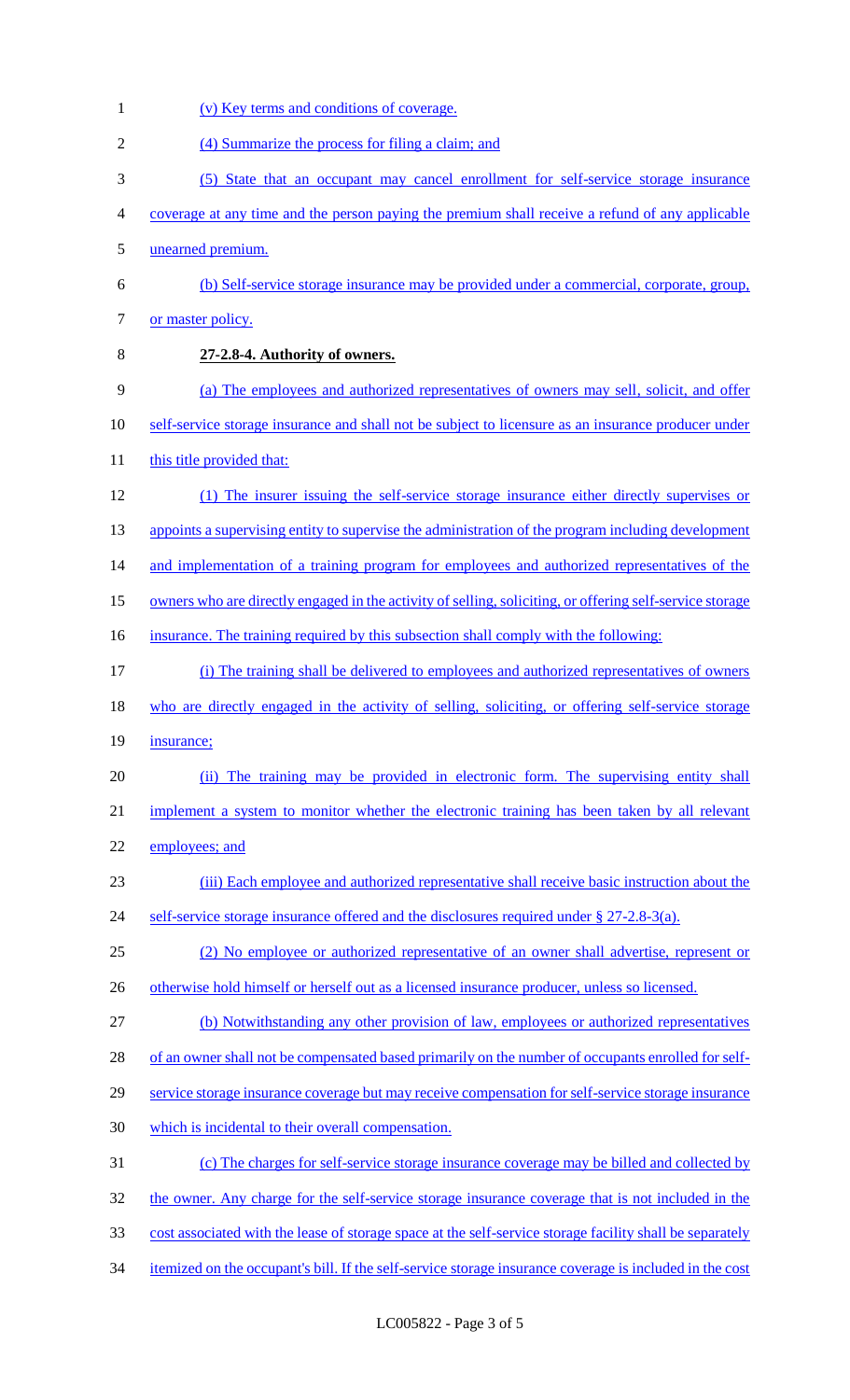- 1 associated with the lease of storage space at the self-service storage facility, the owner shall clearly
- 2 and conspicuously disclose to the occupant that the self-service storage insurance coverage is
- 3 included in the cost associated with the lease of storage space at the self-service storage facility.
- 4 Owners billing and collecting such charges shall not be required to maintain such funds in a
- 5 segregated account; provided that, the owner is authorized by the insurer or supervising entity to
- 6 hold such funds in an alternative manner and remits the premiums to the insurer or supervising
- 7 entity within sixty (60) days of receipt. All premiums received by an owner from an occupant for
- 8 the sale of self-service storage insurance shall be considered funds held by the owner in a fiduciary
- 9 capacity for the benefit of the insurer. Owners may receive compensation for billing and collection
- 10 services.
- 11 **27-2.8-5. Penalties.**
- 12 If an owner or its employee or authorized representative violates any provision of this
- 13 section, the commissioner, after notice and opportunity for a hearing, may impose any penalty as
- 14 appropriate pursuant to § 42-14-16.
- 15 SECTION 2. This act shall take effect on January 1, 2023.

======== LC005822 ========